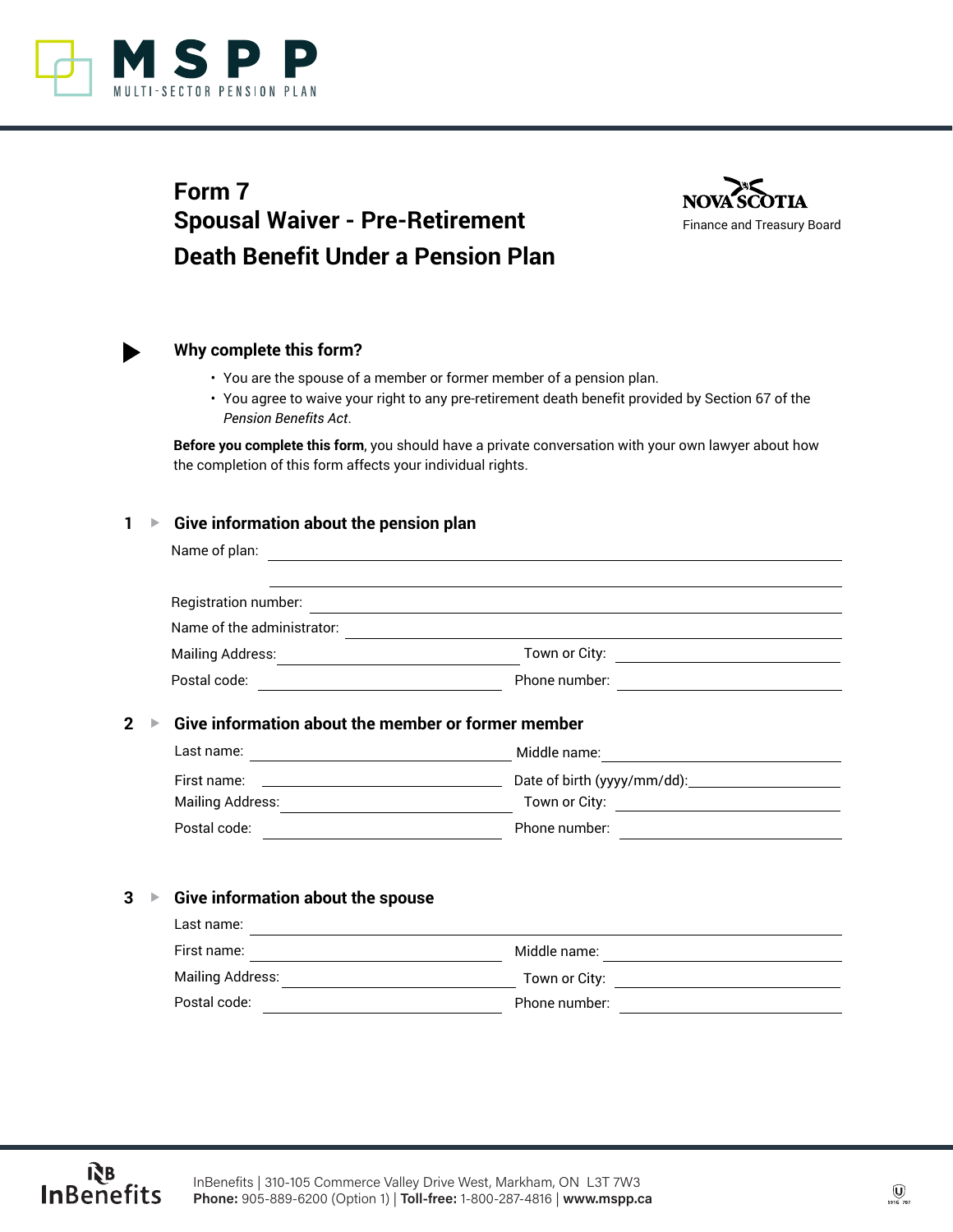

Form 7 **Spousal Waiver - Pre-Retirement Death Benefit Under a Pension Plan**

## **4** G **Spouse's certification and waiver**

**I certify** that I am the spouse of

who is a member or former member of the pension plan named in this form.

**I understand** that I am entitled to receive a pre-retirement death benefit under one of the following conditions:

- my spouse dies before the payment of the deferred pension
- my spouse continues to be employed after the normal retirement date, before pension benefits are paid.

**I understand** that completing and signing this form takes away my right to receive the benefits described above. Instead, the benefit will be paid to a beneficiary designated by my spouse or to the personal representative of my spouse's estate.

**I understand** that I may cancel this waiver at any time BEFORE the date the first instalment of the pension is due.

| <b>Signature of spouse:</b>  | Date (yyyy/mm/dd): _____    |
|------------------------------|-----------------------------|
| <b>Signature of witness:</b> | Date (yyyy/mm/dd): ________ |

This consent must be signed before a witness who must be at least 18 years of age. They must see you sign the form above, date, and complete the Witness' Information below immediately after seeing you sign and date this form. **The witness cannot be your spouse.**

#### **5** ▶ Give information about the witness

ŔВ

| Last name:              |               |
|-------------------------|---------------|
| First name:             | Middle name:  |
| <b>Mailing Address:</b> | Town or City: |
| Postal code:            | Phone number: |

## **6** ► Give this waiver to the administrator of the pension plan.

**Do not** give this waiver to the Department of Finance and Treasury Board, Pension Regulation Division

Note: This waiver comes into effect ONLY AFTER it is delivered to the administrator of the pension plan.

*It is an offence under the Criminal Code for anyone to knowingly make or use a false document with the intent that it be acted upon as genuine.*

*This form is approved by the Superintendent of Pensions under the Pension Benefits Act.*